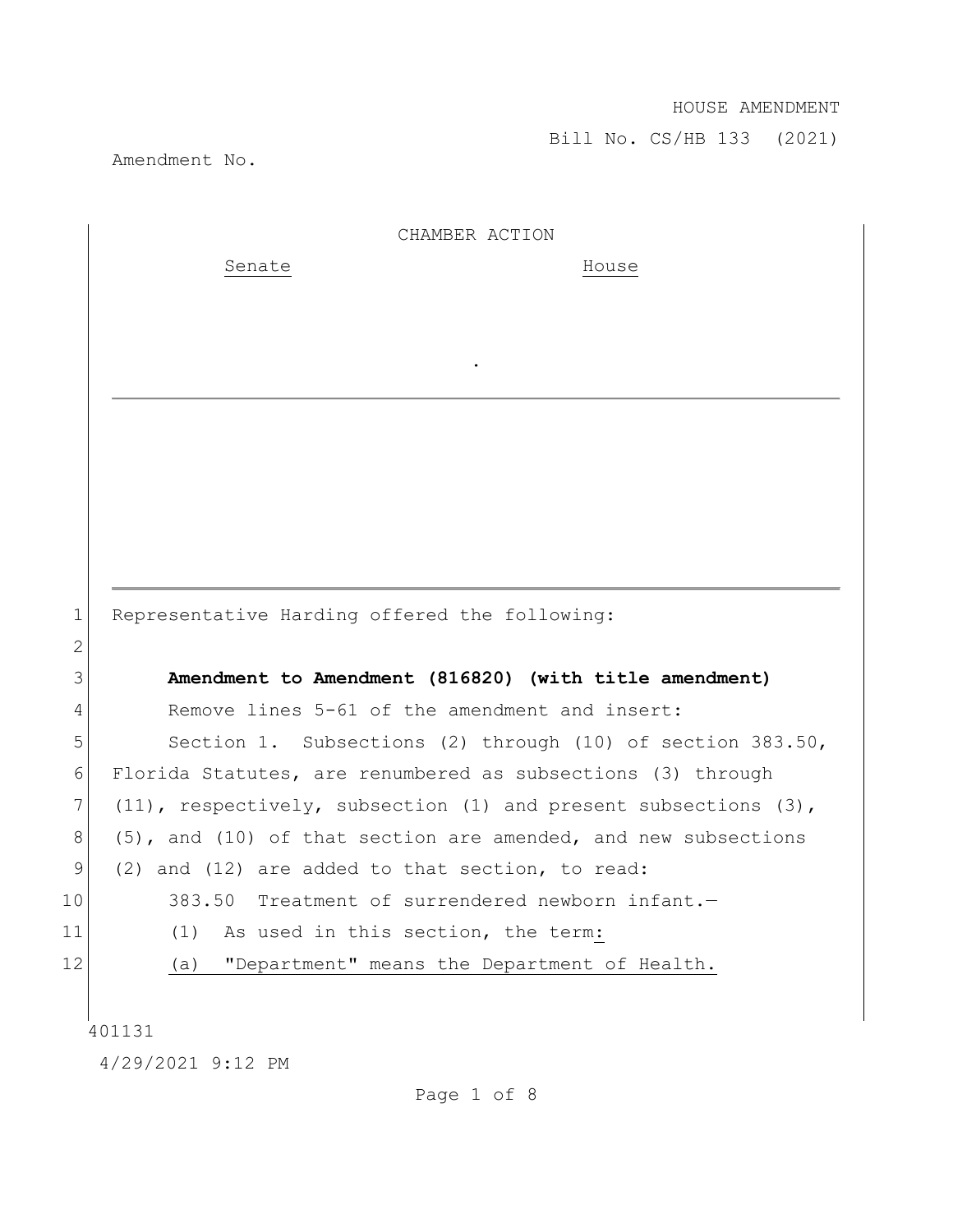Bill No. CS/HB 133 (2021)

Amendment No.

13 (b) "Newborn infant" means a child who a licensed 14 physician reasonably believes is approximately 30 7 days old or 15 younger at the time the child is left at a hospital, an 16 emergency medical services station, or a fire station. 17 (c) "Newborn infant safety device" means a device approved 18 by the department under subsection (2) which is installed in an 19 exterior wall of a hospital, an emergency medical services 20 station, or a fire station and which has an exterior point of 21 access that allows an individual to place a newborn infant 22 inside and an interior point of access that allows individuals 23 inside the building to safely retrieve the newborn infant. 24 (2)(a) A hospital, an emergency medical services station, 25 or a fire station that is staffed 24 hours per day may use a 26 newborn infant safety device to accept surrendered newborn 27 infants under this section if the device is: 28 1. Physically part of the hospital, emergency medical 29 services station, or fire station. 30 2. Temperature-controlled and ventilated for the safety of 31 newborns. 32 3. Equipped with an alarm system connected to the physical 33 location of the device which automatically triggers an alarm 34 inside the building and immediately transmits a signal or 35 message to a public safety answering point, as defined in s. 36 365.172(3), when a newborn infant is placed in the device.

401131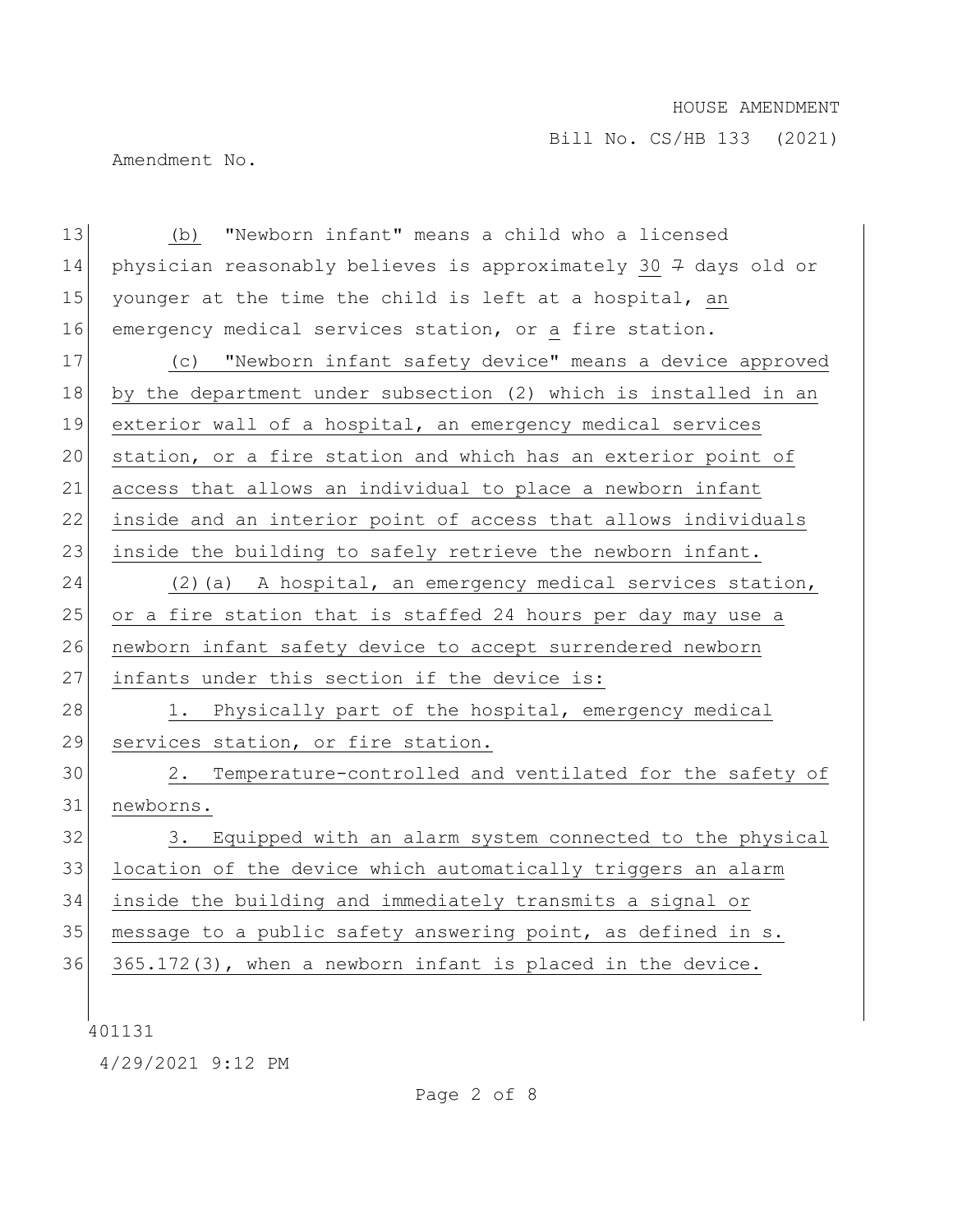Amendment No.

401131 4/29/2021 9:12 PM 37 4. Equipped with a surveillance system that allows 38 employees of the hospital, emergency medical services station, 39 or fire station to monitor the inside of the device 24 hours per  $40$  day. 41 5. Located such that the interior point of access is in an 42 area that is conspicuous and visible to the employees of the 43 hospital, emergency medical services station, or fire station. 44 6. Approved by the department. 45 (b) A hospital, an emergency medical services station, or 46 a fire station that uses a newborn infant safety device to 47 accept surrendered newborn infants shall use the device's 48 surveillance system to monitor the inside of the newborn infant 49 safety device 24 hours per day and shall physically check the 50 device at least twice daily and test the device at least weekly 51 to ensure that the alarm system is in working order. 52 (4) Upon receipt of a signal or message transmitted under 53 subparagraph (2)(a)3., a 911 public safety telecommunicator, as 54 defined in s. 401.465(1), shall be notified and a 911 system 55 shall be activated. 56  $(5)$   $(3)$  Each emergency medical services station or fire 57 station that is staffed 24 hours per day with  $f_{\text{ull}-\text{time}}$ 58 firefighters, emergency medical technicians, or paramedics shall 59 accept any newborn infant left with a firefighter, an emergency 60 medical technician, or a paramedic or in a newborn infant safety 61 device that is physically part of the emergency medical services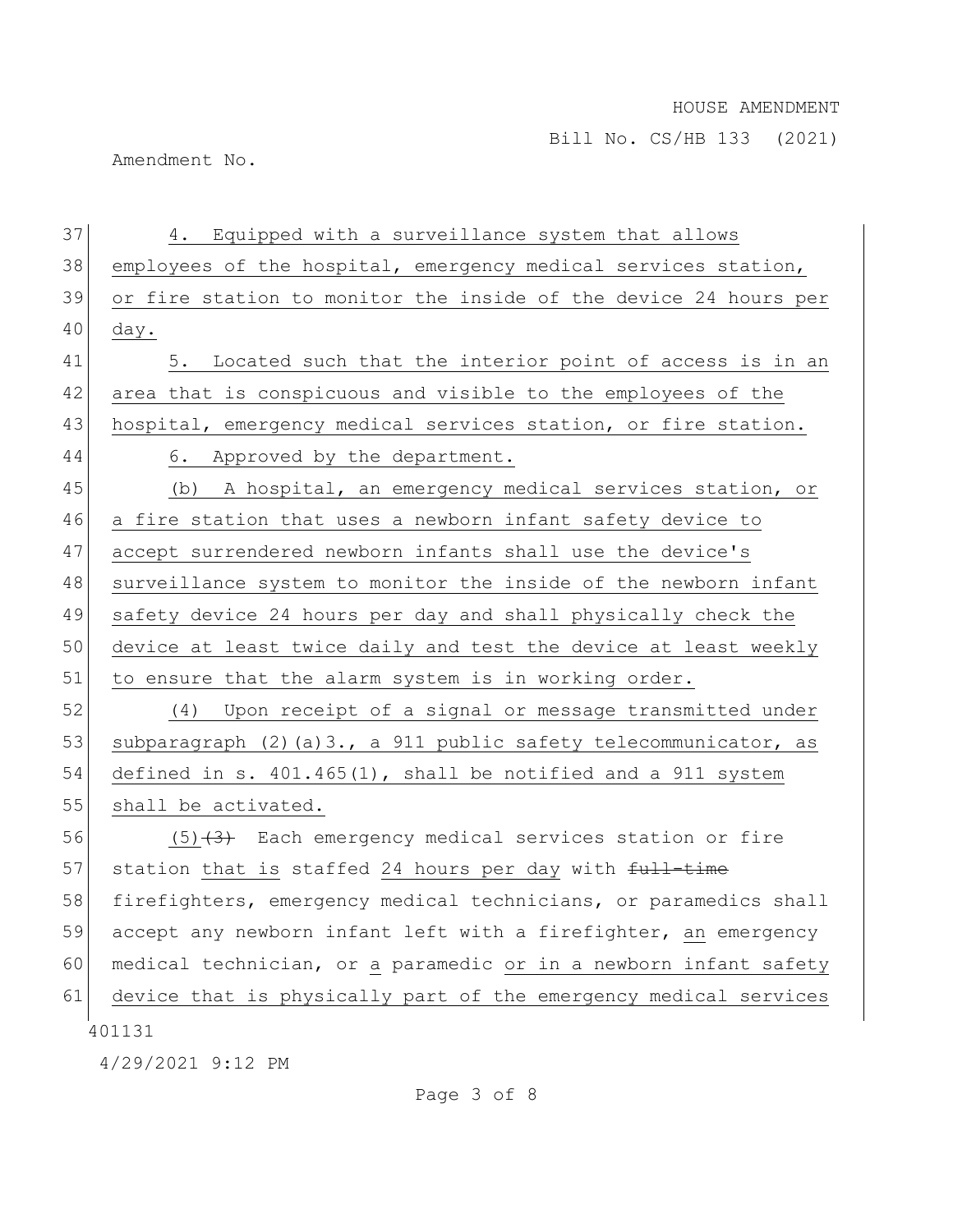Bill No. CS/HB 133 (2021)

Amendment No.

62 station or fire station. The firefighter, emergency medical 63 technician, or paramedic shall consider these actions as implied 64 consent to and shall:

65 (a) Provide emergency medical services to the newborn 66 infant to the extent that he or she is trained to provide those 67 services, and

68 (b) Arrange for the immediate transportation of the 69 newborn infant to the nearest hospital having emergency 70 services.

71

72 A licensee as defined in s. 401.23, a fire department, or an 73 employee or agent of a licensee or fire department may treat and 74 transport a newborn infant pursuant to this section. If a 75 newborn infant is placed in the physical custody of an employee 76 or agent of a licensee or fire department or is placed in a 77 newborn infant safety device that is physically part of an 78 emergency medical services station or a fire station, such 79 placement is shall be considered implied consent for treatment 80 and transport. A licensee, a fire department, or an employee or 81 agent of a licensee or fire department is immune from criminal 82 or civil liability for acting in good faith pursuant to this 83 section. Nothing in this subsection limits liability for 84 negligence.

401131 85  $(6)$   $(5)$  Except when there is actual or suspected child 86 abuse or neglect, any parent who leaves a newborn infant in a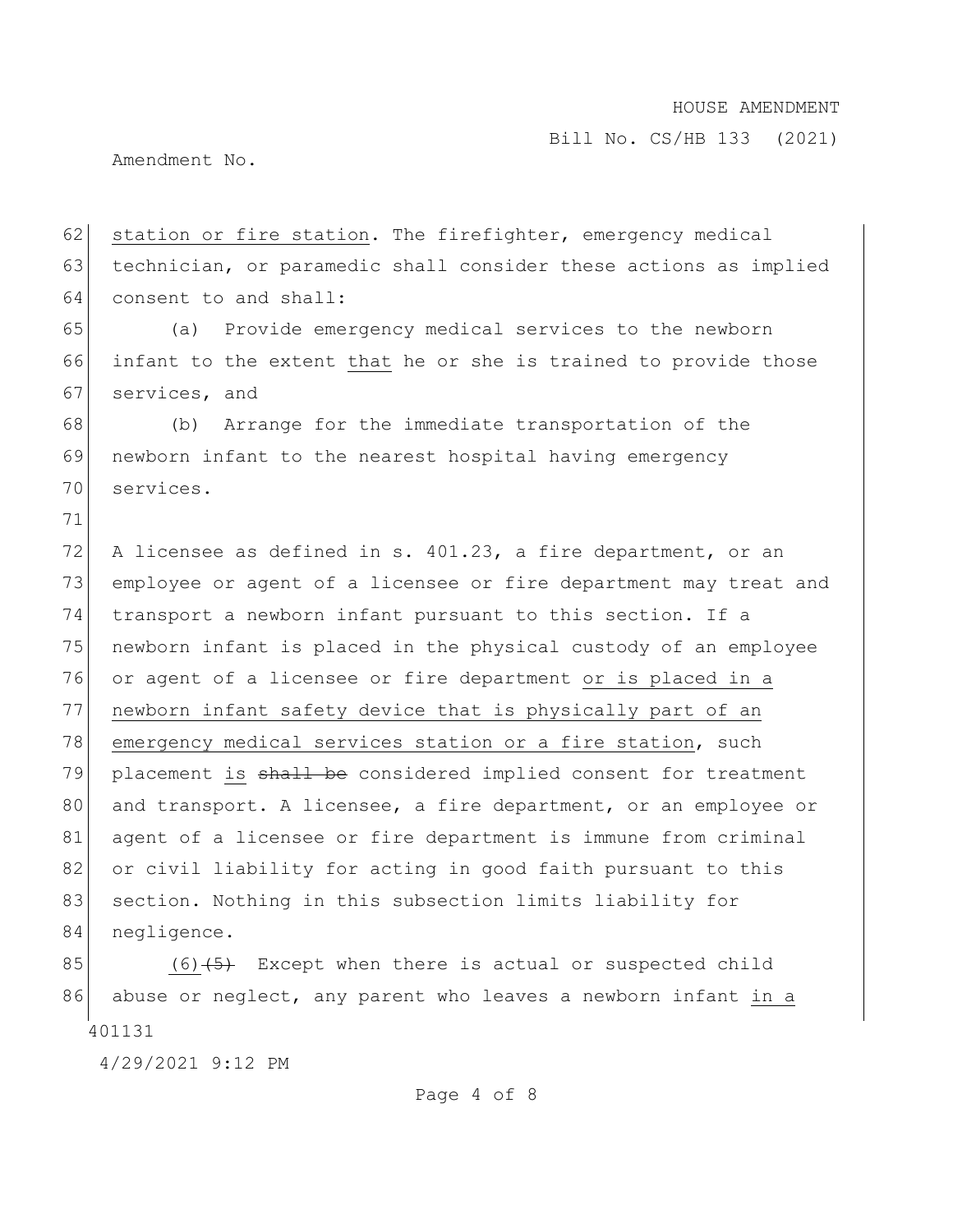Bill No. CS/HB 133 (2021)

Amendment No.

87 | newborn infant safety device or with a firefighter, an emergency 88 medical technician, or a paramedic at a fire station or an 89 emergency medical services station, leaves a newborn infant in a 90 newborn infant safety device at a hospital, or brings a newborn 91 infant to an emergency room of a hospital and expresses an 92 intent to leave the newborn infant and not return, has the 93 absolute right to remain anonymous and to leave at any time and 94 may not be pursued or followed unless the parent seeks to 95 reclaim the newborn infant. When an infant is born in a hospital 96 and the mother expresses intent to leave the infant and not 97 return, upon the mother's request, the hospital or registrar 98 shall complete the infant's birth certificate without naming the 99 mother thereon.

100 (11) (10) A criminal investigation may shall not be 101 initiated solely because a newborn infant is left at a hospital, 102 an emergency medical services station, or a fire station under 103 this section unless there is actual or suspected child abuse or 104 neglect.

 (12) The department shall review and approve newborn infant safety devices for use under this section. The department may adopt rules necessary to implement the review and approval 108 process.

109 Section 2. Section 63.0423, Florida Statutes, is amended 110 to read:

401131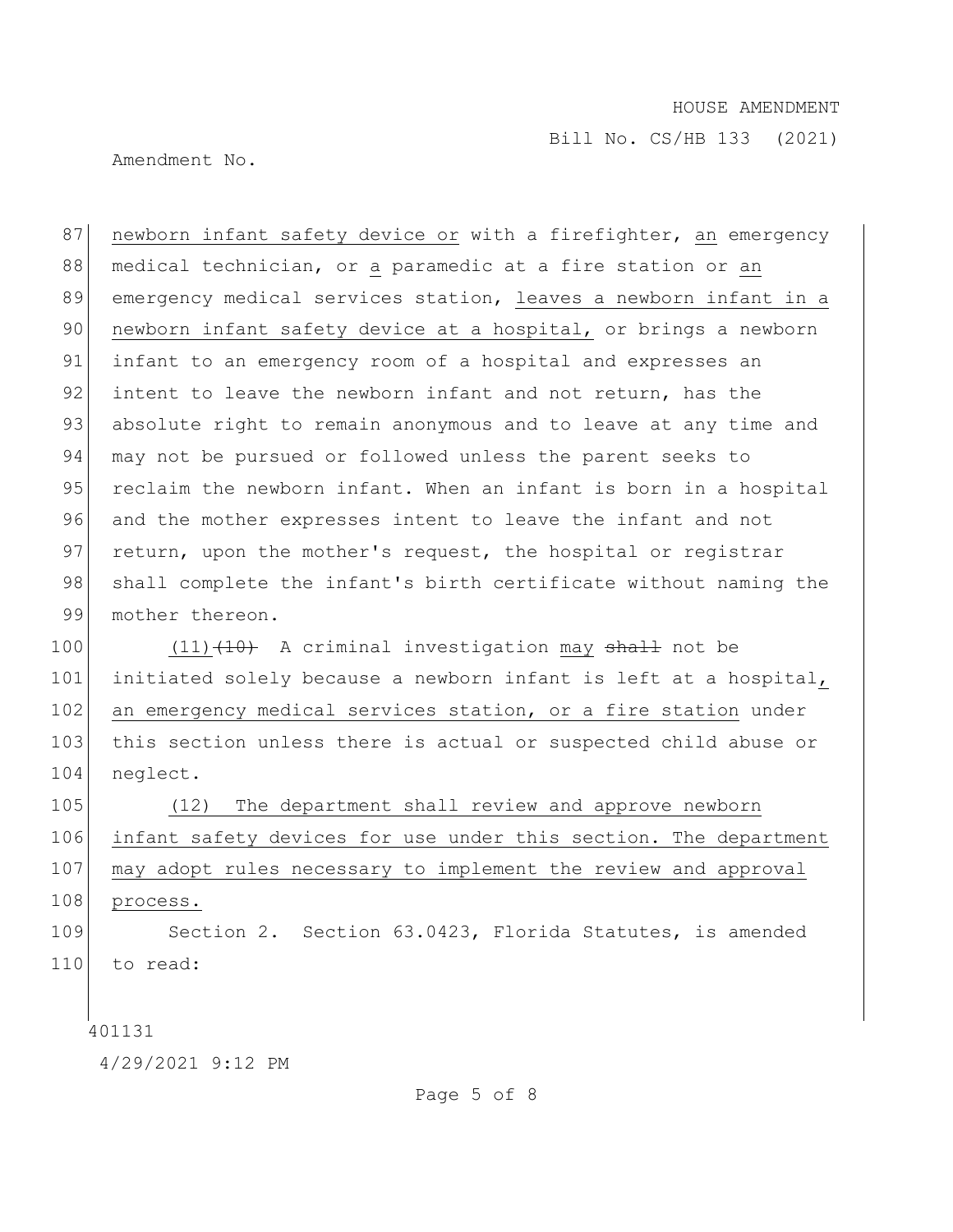Bill No. CS/HB 133 (2021)

Amendment No.

111 63.0423 Procedures with respect to surrendered newborn  $112$  infants.

113 (1) Upon entry of final judgment terminating parental 114 rights, a licensed child-placing agency that takes physical 115 custody of a newborn  $an$  infant surrendered at a hospital, an 116 emergency medical services station, or a fire station pursuant 117 to s. 383.50 assumes responsibility for the medical and other 118 costs associated with the emergency services and care of the 119 surrendered newborn infant from the time the licensed child-120 placing agency takes physical custody of the surrendered newborn 121 infant.

401131 122 (2) The licensed child-placing agency shall immediately 123 seek an order from the circuit court for emergency custody of 124 the surrendered newborn infant. The emergency custody order 125 shall remain in effect until the court orders preliminary 126 approval of placement of the surrendered newborn infant in the 127 prospective home, at which time the prospective adoptive parents 128 become guardians pending termination of parental rights and 129 finalization of adoption or until the court orders otherwise. 130 The quardianship of the prospective adoptive parents shall 131 remain subject to the right of the licensed child-placing agency 132 to remove the surrendered newborn infant from the placement 133 during the pendency of the proceedings if such removal is deemed 134 by the licensed child-placing agency to be in the best interests 135 of the child. The licensed child-placing agency may immediately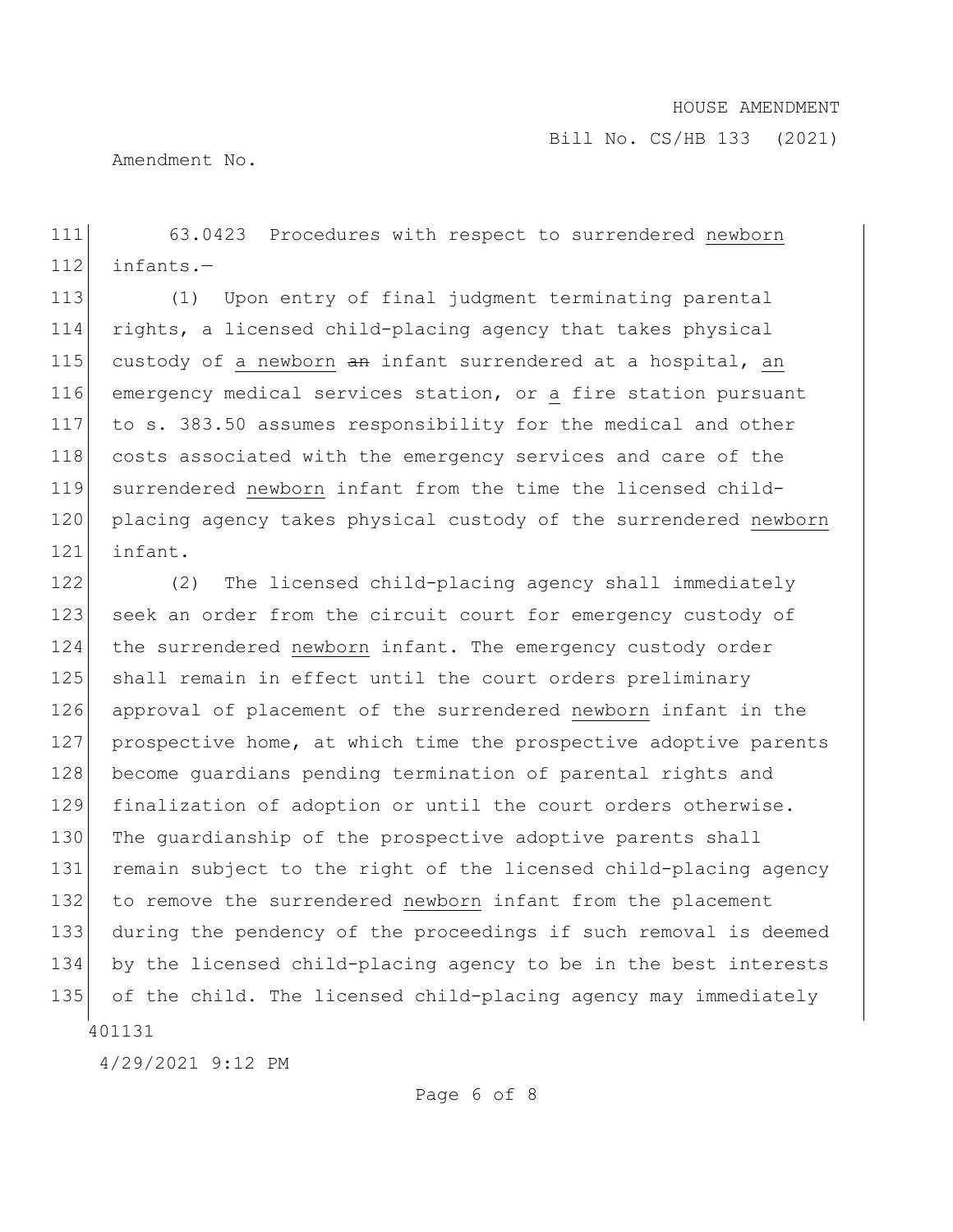Amendment No.

136 seek to place the surrendered newborn infant in a prospective 137 adoptive home.

138 (3) The licensed child-placing agency that takes physical 139 custody of the surrendered newborn infant shall, within 24 hours 140 thereafter, request assistance from law enforcement officials to 141 investigate and determine, through the Missing Children 142 Information Clearinghouse, the National Center for Missing and 143 Exploited Children, and any other national and state resources, 144 whether the surrendered newborn infant is a missing child.

145 (4) The parent who surrenders the newborn infant in 146 accordance with s. 383.50 is presumed to have consented to 147 termination of parental rights, and express consent is not 148 required. Except when there is actual or suspected child abuse 149 or neglect, the licensed child-placing agency shall not attempt 150 to pursue, search for, or notify that parent as provided in  $s$ . 151 63.088 and chapter 49. For purposes of s. 383.50 and this 152 section, a surrendered newborn an infant who tests positive for 153 illegal drugs, narcotic prescription drugs, alcohol, or other 154 substances, but shows no other signs of child abuse or neglect, 155 shall be placed in the custody of a licensed child-placing 156 agency. Such a placement does not eliminate the reporting 157 requirement under s.  $383.50(8)$  s.  $383.50(7)$ . When the department 158 is contacted

159

160 **-----------------------------------------------------**

401131

4/29/2021 9:12 PM

Page 7 of 8